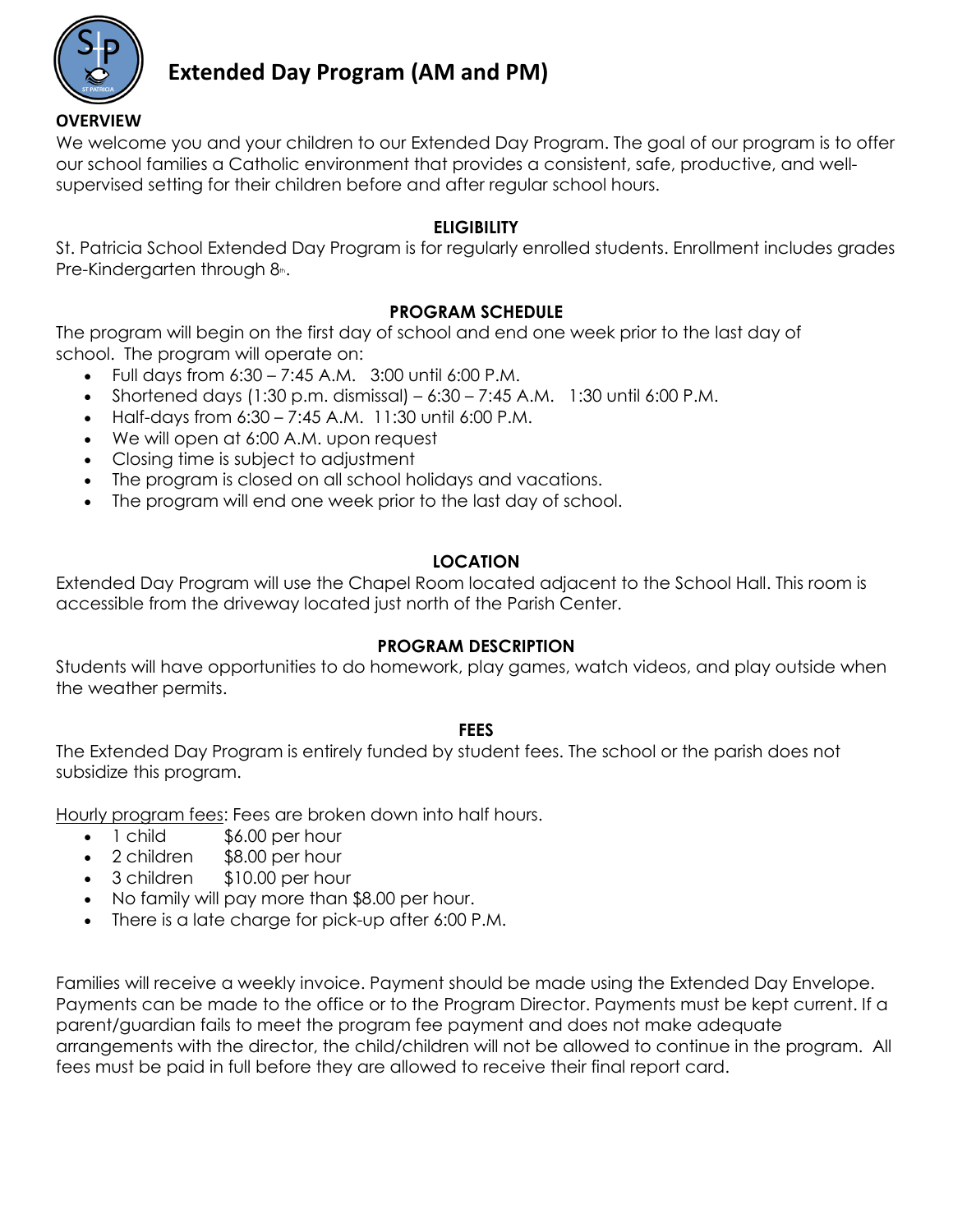#### **REGISTRATION**

A \$75, per child, annual registration fee is due on Organization Day. This fee covers snacks such as juice, milk, finger foods and supplies. Students cannot participate in the Extended Day Program until the registration fee has been paid. If your child **only** participates in the A.M. Care Program a \$25.00 fee, per family, is required. Those registered for P.M. extended care are eligible to attend A.M. care at no additional registration fee.

In emergency situations when a child is sent to Extended Day a registration fee will not be required. If the program is used more than 5 times in a school year the \$75 registration fee is required.

#### **There is a \$25 dollar charge for any NSF check.**

Registration forms need to be completed in advance of using the program. Registration takes place at Organization Day in August. In addition, forms are available in the Office.

When forms are completed, including important information about whom the child can be released to, parents will be notified that they are able to use the program.

No child will be released to a person not listed on the form. If there is confusion about pick-up we will call the parent and check with him/her about the adult seeking to pick-up the child.

#### **EMERGENCIES**

In cases of injury or illness, we will make calls based on the instructions on your Registration form.

If an injury is considered serious the paramedics and or police will be called.

#### **STUDENT PICK-UP**

Students are to be picked-up at the Chapel Room door located down the road just north of the Parish Center.

To assist in providing a safe program for your child all parents/guardians or assigned adults must sign out the student each day. For billing purposes, the time the student leaves should be noted on the Supervisor's sign-out sheet. If no time is written, you will be charged until 6:00pm.

If someone other than a parent/guardian is to pick-up a student their names must be recorded on the Registration Form and they may be asked to provide some form of identification before the child(ren) are released to them.

In an emergency, if anyone else is picking up your child, please notify the school by phone or written note. This should be given to the child's teacher in the morning in an envelope addressed to the Extended Day Program.

If students are to be released to another school related activity, Scouts, school play, sports practice, or to work with a teacher, a written note must be presented to the Extended Day Supervisor. The student must also inform the supervisor which teacher they will be assisting.

#### **HALF-DAYS**

Since this is a long day for students to be in the Extended Day Program, they are asked to bring a nutfree lunch. Snacks and juice will be provided at normal dismissal time.